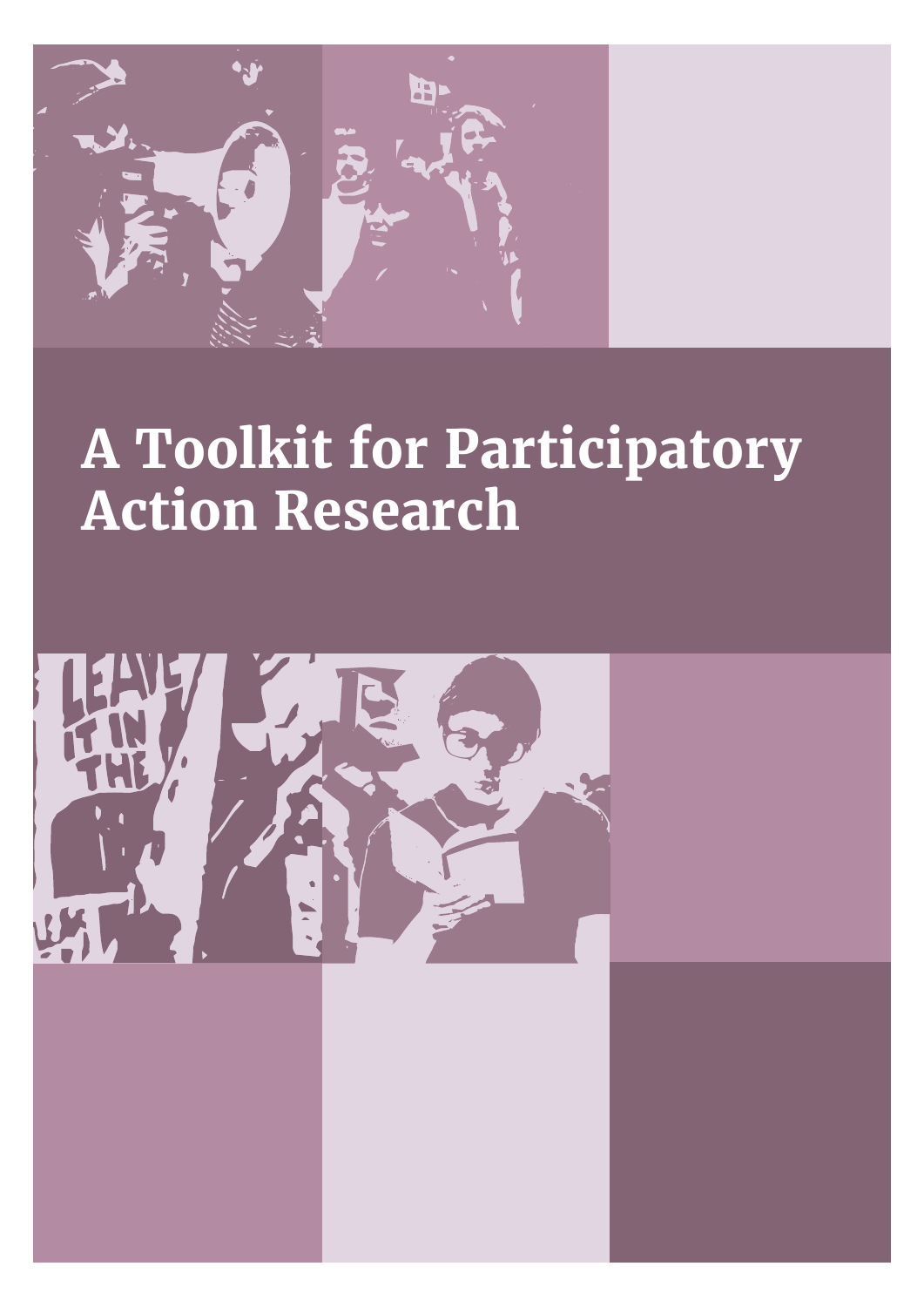This publication is part of collaborative project aimed at strengthening the capacity of grassroots communities in Mali, Nigeria, Uganda and South Africa to address through action research, situations of land and other natural resource grabbing that are threatening their lives and livelihoods. The project was carried out by a consortium of organizations based in Germany, the Netherlands, South Africa, Nigeria, Uganda and Mali. The project involved supporting people in threatened communities to investigate the causes, conditions, and consequences of these processes in order to inform collective action and advocacy, and in particular exploring use of the CFS/FAO Guidelines on Responsible Governance of Tenure of Land, Fisheries and Forests in action research to increase bottom up accountability amidst these pressures. We hope the Toolkit is of use to other grassroots communities in other countries as well.

Made possible by financial support from the International Development Research Centre (IDRC)-Canada.

Co-Authors: Ruth Hall (PLAAS), Zoe Brent (TNI), Jenny Franco (TNI), Moenieba Isaacs (PLAAS), and Tsegaye Shegro (ISS).

Editor: Katie Sandwell

Design: Bas Coenegracht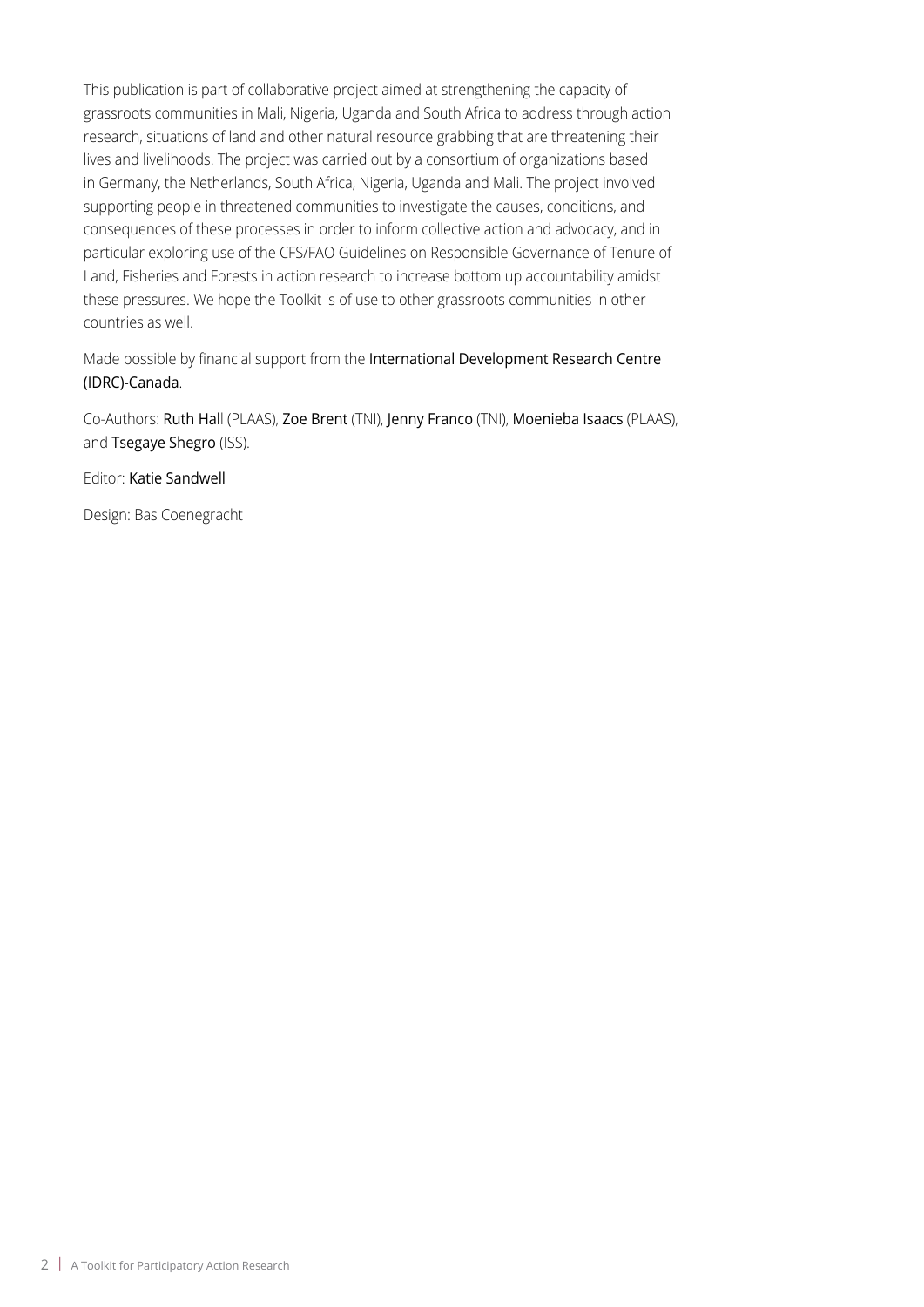## Table of Contents

| 1              | Introduction                                                                                    |    |  |
|----------------|-------------------------------------------------------------------------------------------------|----|--|
| $\overline{2}$ | What is action research?                                                                        |    |  |
| 3              | Action research as political practice                                                           |    |  |
| 4              | Participatory methods of research<br>6                                                          |    |  |
| 5              | Typical challenges in action research<br>6                                                      |    |  |
| 6              | Toolkit: research methods you can use                                                           | 7  |  |
|                | Mapping<br>6.1                                                                                  | 7  |  |
|                | 6.2 Timelines                                                                                   | 8  |  |
|                | 6.3 Key actor analysis                                                                          | 9  |  |
|                | 6.4 Visioning                                                                                   | 11 |  |
| 7              | <b>Practical Tip</b>                                                                            | 11 |  |
| 8              | Case Study: Bottom-up Accountability Initiatives and<br>Large-Scale Land Acquisitions in Africa | 11 |  |
|                | Theory of change<br>8.1                                                                         | 12 |  |
|                | Research questions<br>8.2                                                                       | 12 |  |
|                | 8.3<br>Themes                                                                                   | 13 |  |
|                | 8.4 Action items                                                                                | 13 |  |
|                | 8.5 Additional Questions                                                                        | 13 |  |
| 9              | References and further resources<br>14                                                          |    |  |
| 10             | Endnotes<br>15                                                                                  |    |  |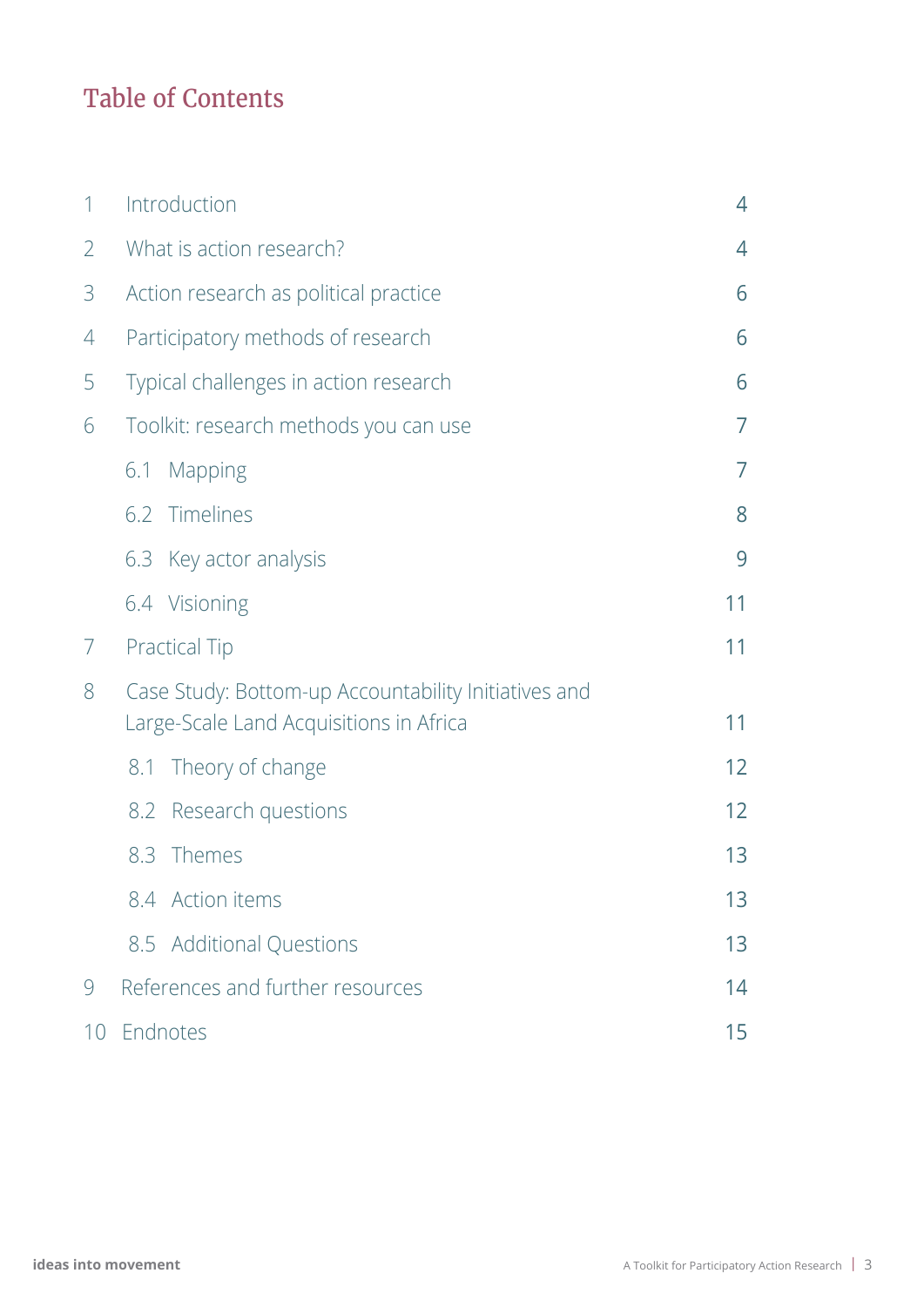### 1 Introduction

This Guide is drawn from experience in the action research project "Bottom-up accountability initiatives and largescale land acquisitions in Africa". The project aimed to bring the international soft law instrument, the Voluntary Guidelines on Responsible Governance of the Tenure of Land, Fisheries, and Forests (the Tenure Guidelines or TGs), to rural communities and, together with them, to use the Guidelines to strengthen their tenure of land, fisheries and forests.

The ultimate goal of the project was to bring about bottom-up accountability in the context of large-scale land acquisitions in Africa. By looking at tenure challenges, and what the impacts of change are on different people (gender, generation, ethnicity, class), it was possible to identify sections of the Tenure Guidelines that were relevant to each case study. However, collecting and understanding this type of information requires a good understanding of decision-making and governance roles at local district, provincial and national level. The project sought, especially, to produce policy-relevant knowledge on how to promote legitimacy and accountability of public authorities.

The project therefore required design and methods that would allow and enable the production of high-quality outputs, while at the same time as bringing about change for the communities involved. This Toolkit is an adaptation of the Guidance Note developed in the course of the project to assist each partner in choosing methods of research and action best suited to their context and goals. The Toolkit addresses how to ensure that project outputs are rigorous and cannot be seen to be biased, or based on the perspectives of certain interest groups. A key technique for doing this is "triangulation": the process of checking your facts and versions of events against those form different people and institutions. This Toolkit introduces several techniques for triangulation.

Taken together it is hoped that the theoretical frameworks, techniques, and exercises contained in this tool kit can help communities and researchers in a variety of contexts to produce research results which are suitable for publication and acceptance as evidence, and which can therefore be taken seriously in future advocacy work. Ultimately, the goal of this Toolkit is to help users to produce outputs which are politically relevant and useful.

### 2 What is action research?

#### $ROX1$

### Definitions of action research

Action research is "research on the conditions and effects of various forms of social action and research leading to social action" that uses "a spiral of steps, each of which is composed of a circle of planning, action and fact-finding about the result of the action"<sup>1</sup> .

'Action research is an experiment in design, and involves implementing an action to study its consequences?.'

Participatory action research rests on two principles: the pursuit of social change and the democratization of the knowledge process<sup>3</sup>. The point of action research is both to change the situation and to change power relations in terms of who holds knowledge.

This means:

- 1 You don't have to start by gathering data
- 2 'Participatory' is how information is gathered (as far as possible)
- 3 'Action' is how the community, with your support, uses it in the process itself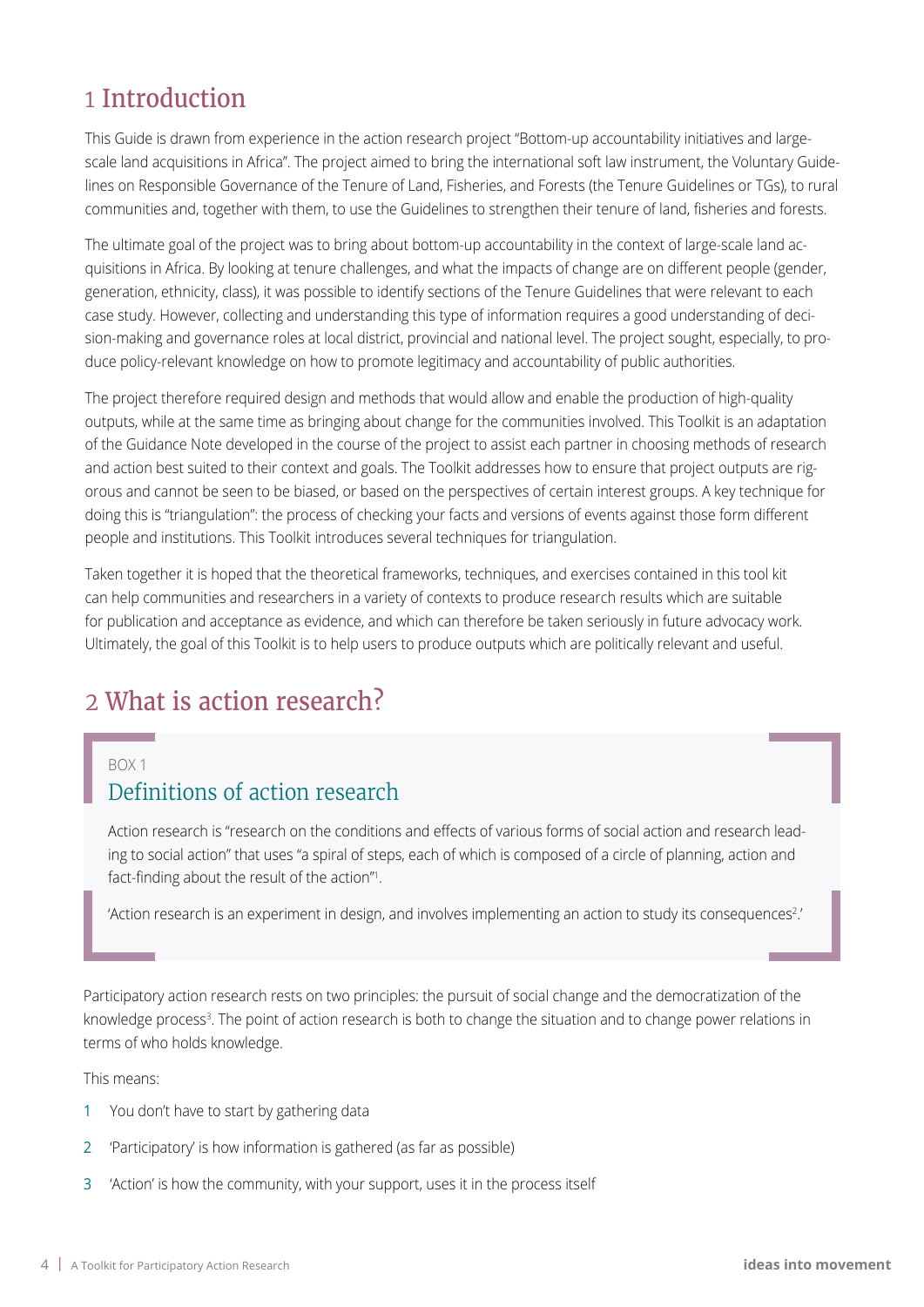A crucial element: 'Write as You Go' to document the process, drawing on the informal knowledge derived from practice - i.e. deconstruct the mystique of 'research' and recognise that everyday interactions are the data.

Action research is different from conventional academic research, as its purpose is directly to bring about change and to understand what provokes change and what does not. It is not just a way to understand a certain situation or problem, but is also a process for changing the situation and empowerment of all those engaged. It is a process in which you bring together communities affected by a certain situation or problem to figure out what is going on as a group, and do something about it. The "research" and the "action" are related and feed each other through an iterative reflective process.

One way of understanding this relationship is through the concept of Multiple Loop Learning.

#### Figure 1 Multiple loop learning vs single loop learning (Chris Argyris)



Source: Centre for Collaborative Research, 2014.

Multiple loop learning is a dynamic process in which the methods and types of actions develop over time through iterative process of research, action and reflection. As illustrated in the diagram above, repeating cycles of studying and planning, action, collecting and analyzing evidence, and reflecting allow continual development and improvement of your analysis, even as they provoke continuous change in the circumstances and problems with which you are engaging. This process is one of strategic and collective reflection-action-reflection-action "from below". It enables the creation of so-called "virtuous circles" in reality. "Virtuous circles" is a term used by Jonathan Fox4 to refer to the process of "mutual empowerment between institutional reformers and social actors in the public interest", and is based on the idea that "pro-reform initiatives are likely to have broader and deeper institutional impacts if they are accompanied by processes of strategic interaction between policymakers and civil society counterparts that helps the latter to target and weaken obstacles to change5" . In the case of this research project, participants aimed to produce virtuous circles of authoritative and accountable resource governance, using participatory action research to guide and provoke the development of increasingly accountable structures and systems.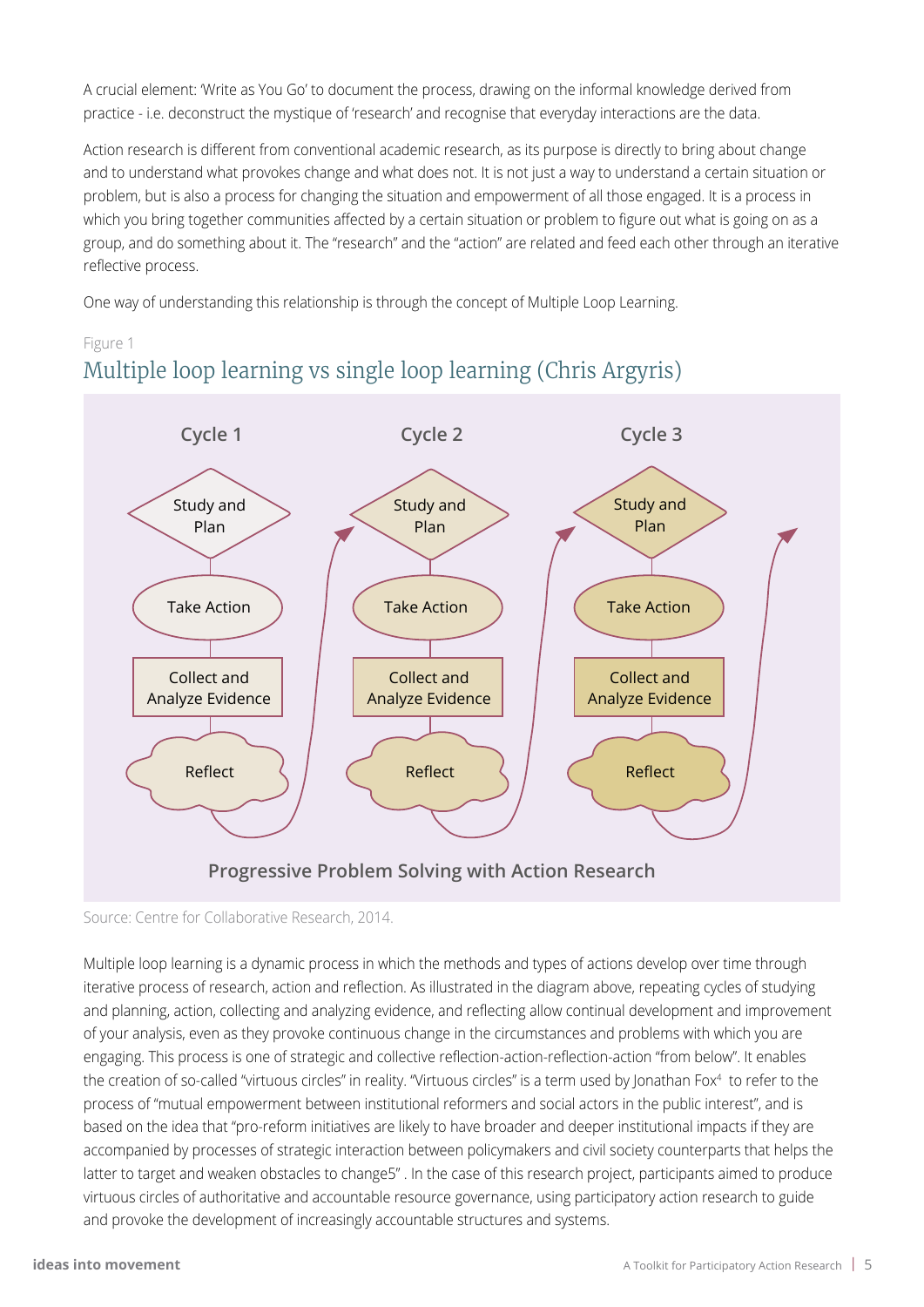### 3 Action research as political practice

Participatory action research draws on Paulo Freire's 'critical pedagogy' – the researched are researchers. They hold knowledge and can analyse it. Collaborative action research emphasises that the researched are co-decision makers in the research process. "Knowledge is always gained through action and for action" 6 . Performing action research has been described as the same as performing an experiment, and therefore as an empirical process. Action research is viewed not only as a process of creating knowledge, but simultaneously, as education and mobilization for action.

Action research challenges traditional social science by moving beyond "reflective knowledge," created by outside experts sampling variables, to an active moment-to-moment theorizing, data collecting and inquiry occurring in the midst of emergent structure. It differs from traditional social science research because of its commitment to empowerment and providing a learning platform for all those engaged. Practicing action research is indeed an empowering experience as it is a research process undertaken by and for those taking the actions. It is a process of inquiry in which "participants develop goals and methods, participate in the gathering and analysis of data, and implement the results in a way that will raise critical consciousness and promote change in the lives of those involved – changes that are in the direction and control of the participating group or community"'. It is different because of its politicized goals – its emphasis on and commitment to obtaining and using knowledge to empower communities, particularly poor, marginalized and vulnerable groups.

### 4 Participatory methods of research

Conventional research methods include: key informant interviews, focus group discussions, document analysis.

Participatory research methods include: participatory observation, community meetings, resource mapping, problem identification and visioning, transect walks<sup>8</sup>, testimonials, theatre, personal / family / community diaries, timeline analysis, public dialogues, engagement with state authorities / investors / others, events and processes to reflect and learn from these, use of media, community exchange, using multi-media as inputs into these (or creating them from these), re-strategising, documenting. There is a broad spectrum of possibilities that people can consider in relation to their specific cases, to see which might work and which not. As well as these methods mentioned above, you can work with local organisations and with social movements, hold community dialogues and have formal or informal meetings with leaders.

Consider using 'barefoot researchers' – field assistants who are from the community, who can document processes and update you regularly, in between your visits.

Methods need to be informed by (a) relationships with state authorities and investors - i.e. political economy context and (b) relationships with the 'community' and whether there is sufficient unity to have collective events, or whether it is necessary to engage with different groups or factions.

### 5 Typical challenges in action research

There are often difficulties in defining who is directing the action research process, as action research can raise tensions regarding whose local voices are foregrounded. Researchers must engage with: ways of mitigating the typical silences of women, young people, old people, pastoralists, others; the role of the NGO in these tensions; how to engage with local gatekeepers and elites with vested interests; security issues and risks to NGO staff and to community members; and addressing expectations that are raised.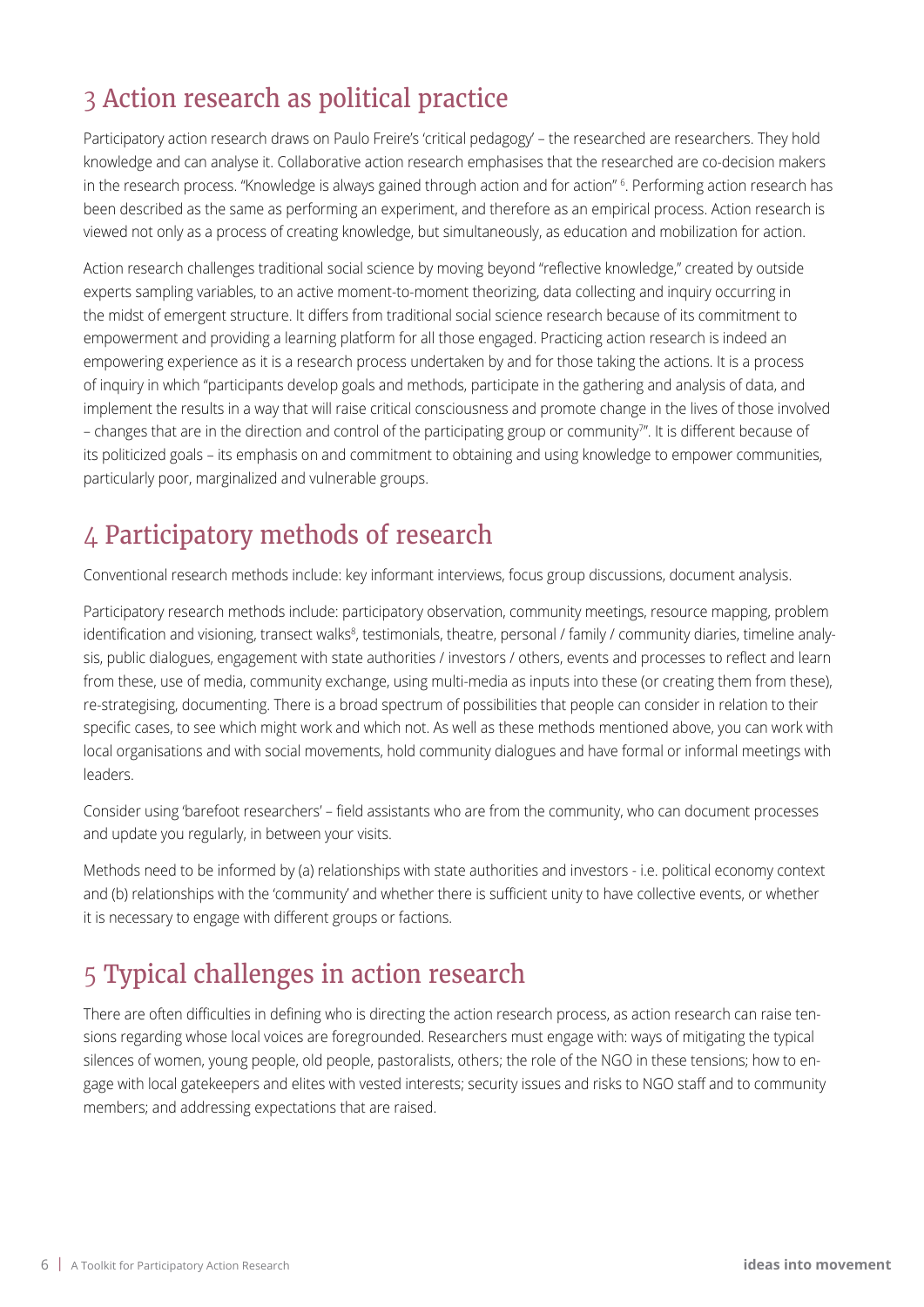### 6 Toolkit: research methods you can use

There are many research methods that you can use as part of your action research. Here we identify four useful methods and explain how you can put them into practice. Note that this does not mean that you will necessarily use each of these methods nor that these are the only methods. It is important to recognize that, in action research, as the research process unfolds the research focus (problem) may evolve, requiring a new definition or look to the situation and new research methods for understanding it.

Although it depends on your particular research context, it is always important to use a combination of multiple research methods to get a more complete and accurate picture of the local situation that you are trying to understand. In the context of an action research project like this one, which looked at the political processes and terms of exclusion and inclusion of local communities vis-a-vis large-scale land acquisitions, and the conditions under which the interests and rights of poor rural people are protected and promoted, the use of multiple methods is very crucial as multiple actors, often with diverse perspectives, are involved so that the variety of viewpoints can be adequately captured and represented.

Each of the methods below is both a useful way to pull together lots of information, but also a way to facilitate a collective conversation among community members. Remember that both objectives are important – you are not only trying to get the perfect map or timeline, but to ensure that, in the process, people have the opportunity to debate with one another. If there are different versions of history or different views on who has or had rights to which natural resources, then these are part of your research findings, not a 'research mistake'. Document any disagreements as well as the points of agreement among community members.

#### 6.1 Mapping

Mapping is an effective way to get people (individually or in a small group) to identify the territory they use, and the different natural resources that they rely on for various livelihood activities. Mapping is useful because it allows people to overlay different kinds of information, and should ideally combine different kinds of information, such as:

- the physical features of a territory (coast, lake, river, forest, mountain)
- key infrastructure or 'signpost' places (roads, canal, village, post office, district office, police station)
- resource use (grazing area, cropping fields, fishing area)
- political/administrative boundaries (traditional authority, municipal, district)

Having described a territory, its physical features, infrastructure, resource use and possibly also political/administrative boundaries, more detail can be added to maps to show:

- • Who has rights to which resources (bearing in mind that in common property systems, many of the resources will be held in common, and different users or user groups will access the same resources)
- • How resource access has changed over time (for instance, how the fishing area has been reduced, or grazing land encroached upon)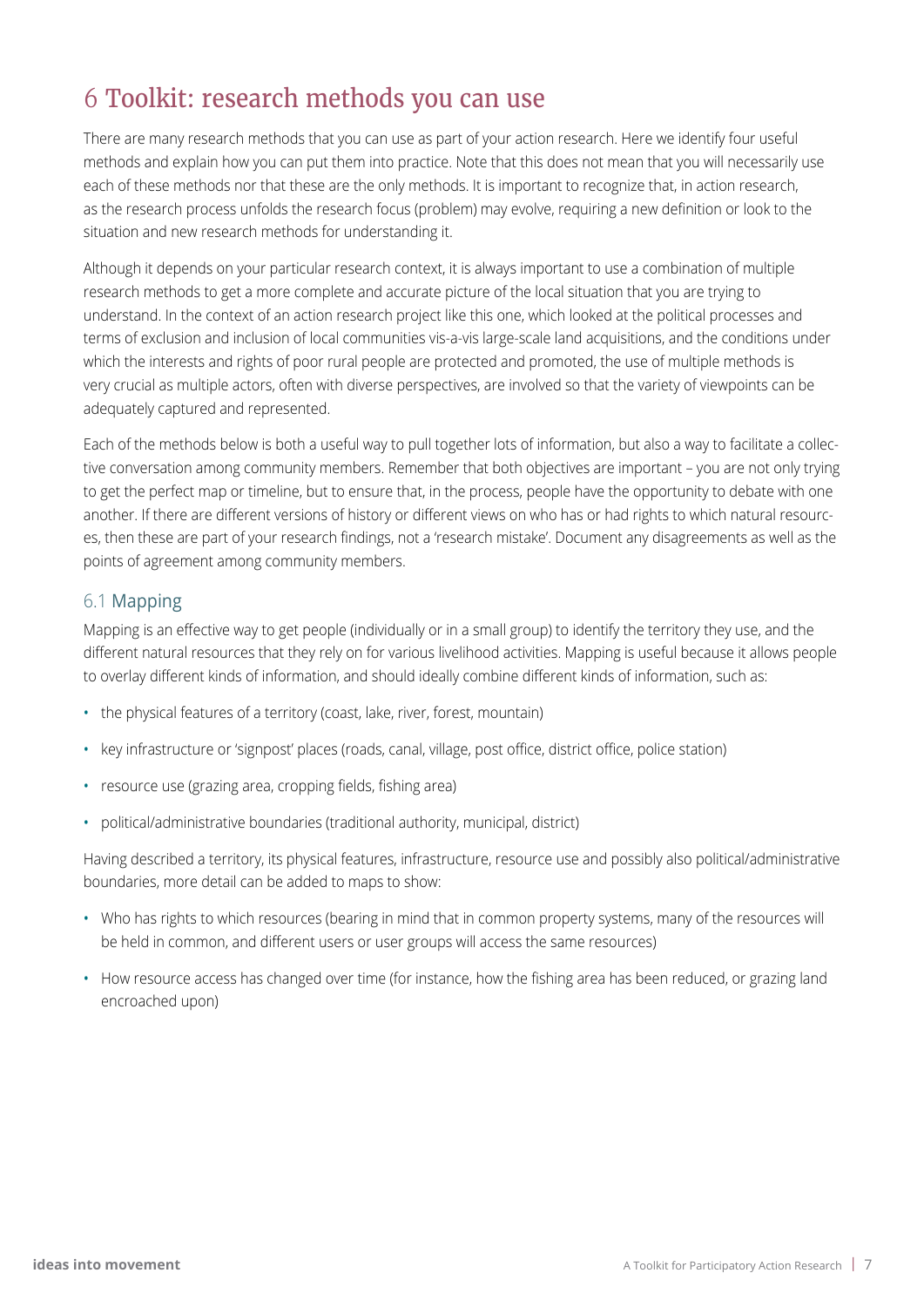Resource use is also structured by social difference, and so the maps that women, men, old, young, better off and poorer, farmers and pastoralists will draw will always differ. Consider having separate groups to develop maps, so that these can be contrasted as a basis for community discussion. Or if you are going to go with a single process, be sure to draw out the different views, and to bring to light the types of resource use that are often ignored or silenced (e.g. women's collection of water and firewood, as opposed to cattle grazing or cash crop production).

Mapping can, at its simplest, be done by drawing lines on the ground with sticks – but it is better to use flipchart paper and marker pens, so that the completed maps can be taken away. A small group of people can discuss together how to draw their area, either sitting around the paper on the ground, or at a large table. You can use different colours to indicate resource use at different points in time. Take photos during the process, and of the finished product, for the record.

#### 6.2 Timelines

Timelines are people's own account of their history – a chronology of important events or changes over time, with approximate (or whenever possible, exact) dates.

Timelines serve to help people to construct a history (individual or in a small group), and to identify key moments at which their land and natural resource use or access changed. Timelines can include general trends with approximate dates (e.g. from 2007-2010, fish stocks were declining) or specific events (e.g. drought year in 2013, arrests on 14 November 2014, and a series of meetings with government officials and investors). Note that some 'events' occur over a number of years, others might be linked to a year, while others can be more specific, like a month or even day.

For timelines, it is important to have a long piece of paper; it does not need to be thick, but it must be long. Several sheets of flipchart paper stuck together end-to-end can be used. The left-hand end of the timeline is for an agreed start date for the story that the community needs to tell (e.g. the year of independence, or 2008 which was before investors came to negotiate with us) and the right-hand end is for any future event that is anticipated (e.g. hearings on new Land Bill in October 2019). If there are no future events anticipated that are of relevance to the story, then the right-hand end is for 'now' (the date of the research activity).

Timelines can be constructed by agreeing on the 'start' and 'end' dates for the timeline, and writing the intervening years at well-spaced intervals along the length of the paper. Then, invite people in a group discussion to identify some important events or changes, write these onto small cards and place them in the approximately correct place on the timeline. If you don't have cards for people to write on, they can also write directly on the timeline (but this means that it is less easy to move the entries around if people change their minds as to when something happened).

In a very divided community context, consider repeating this exercise with different people or groups to bring out different views of their history.

You might also want to draw seasonal calendars. This exercise helps to capture variations in access to resources that occur throughout the year. They are graphic representations of various key activities and the occurrence of problems and opportunities over different periods of a given year. They help to draw correlations between different activities, highlight periods of a given year in which potential competition for labour, resources (e.g., water, grazing fields, etc.) occur. Understanding seasonality can also help in strategizing appropriate actions. Calendars help to understand seasonal variations in livelihood activities conducted, labour migration, fish migration, constraints and opportunities of communities in different seasons. Seasonal calendars can be constructed with the community by drawing out the months and identifying the seasons on a flip chart. Go through each of the seasons with group participants discussing and identifying key issues and problems they want to talk about for each period.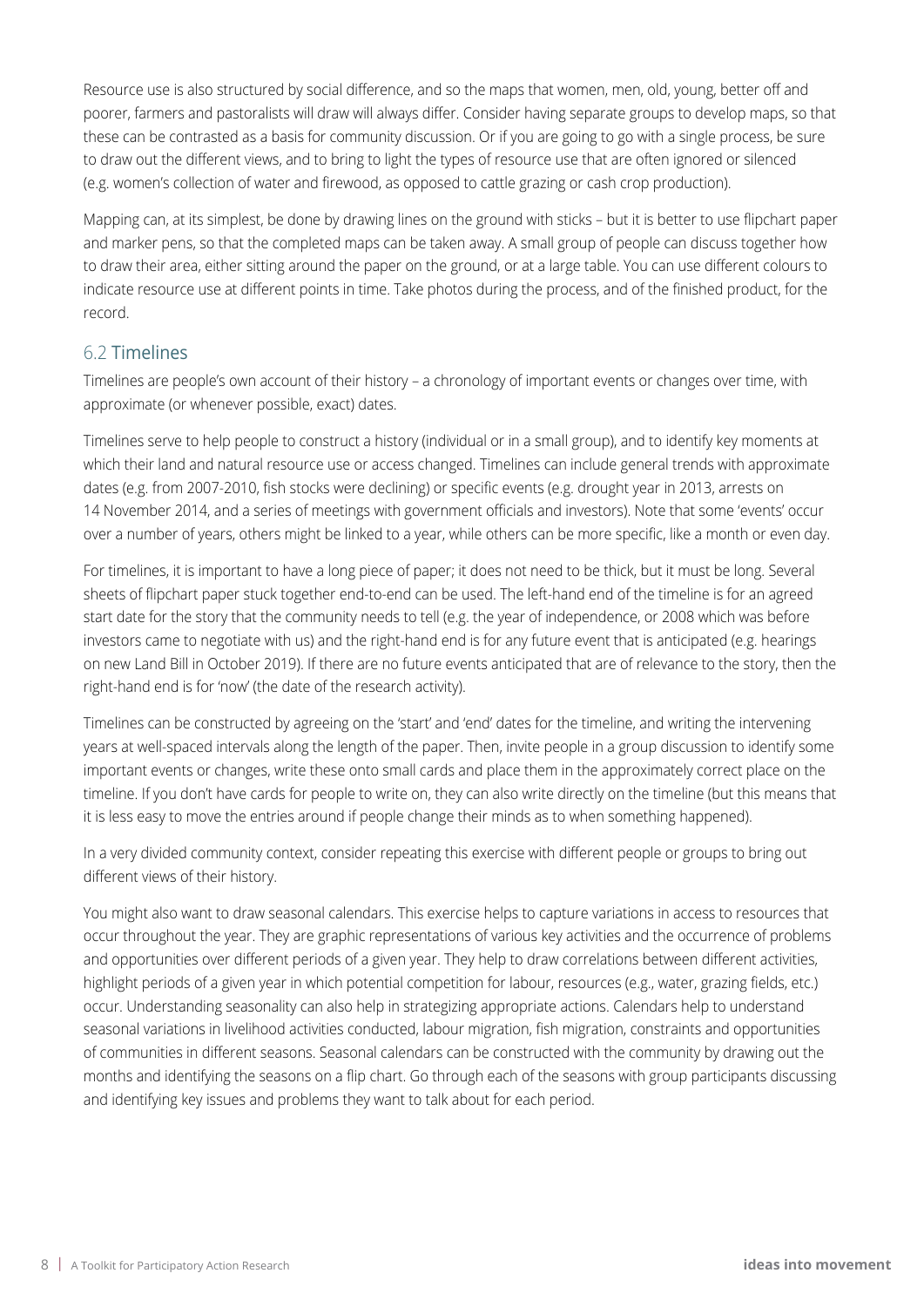#### 6.3 Key actor analysis

There are many ways to analyse key actors – both individuals and institutions – who may be important for the situation you are researching and may be targets for advocacy activities. Key actor analysis may also help with refining a strategy in a situation in which communities have little access to their 'ultimate target' (e.g. Minister of Agriculture, or President). Who are the intermediary individuals and institutions that have some influence, and which they can feasibly target?

Here are two methods that you might consider in your action research.

#### VENN DIAGRAMS

Venn diagrams are a cluster of circles, some of which overlap. These are easy to develop in a small group of community members. You can invite them to discuss the individuals and institutions that play a role in shaping their situation, and they can decide how big or small each should be, depending on how important they are. Next, invite the group to arrange the circles of actors to indicate which work together – and place them overlapping one another.

Here is an example of a very basic Venn diagram – yours might well have more actors, and arrange them in a different way.

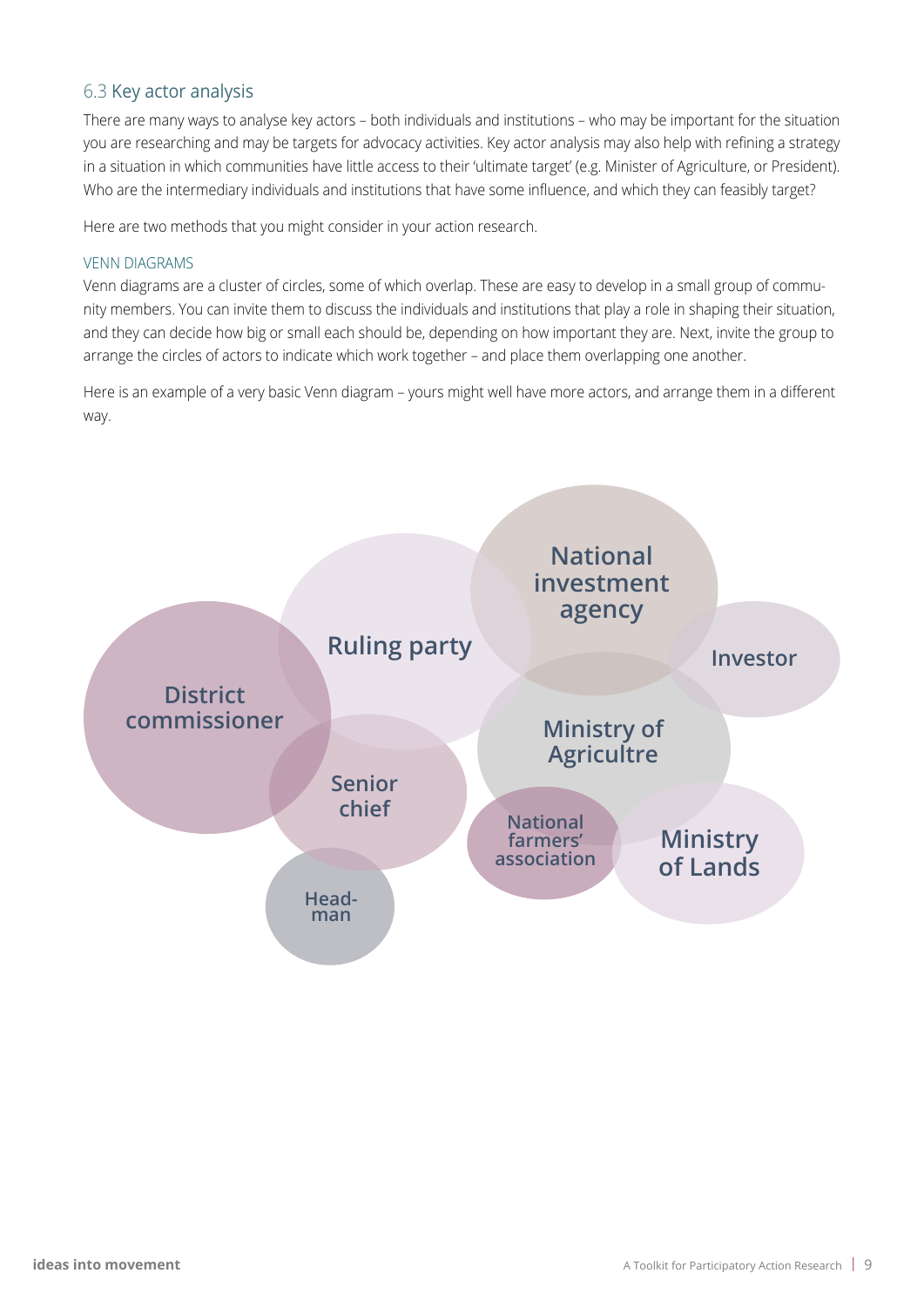#### ACTOR TABLES

As with the Venn diagram, ask a small group of participants to identify the actors that are of relevance to their story, and in each case, to discuss and decide which of these are most important (i.e. able to influence their situation) and which are less important (i.e. less able to influence their situation. Having done that, ask participants to discuss which among these are likely to be more friendly and receptive to the community's concerns, and which are likely to be hostile or unwilling to engage.

|                | Friendly | Hostile |
|----------------|----------|---------|
| Most important |          |         |
| Less important |          |         |

You need flipchart paper for this, and can draw a table like this beforehand.

Participants can write directly on the paper, or, if you have small cards, they can write the names of the actors on these, and then discuss where to place them. As with the timeline, it is better to have small cards so that people can move an actor - e.g. from less to more important, or from friendly to hostile - on the basis of their discussion. Expect that people will not automatically agree. Again, that is part of the research process; note the disagreements and use the opportunity to ask the participants to explain their reasons for classifying the actors they way they do.

Using the table as a tool for a conversation, discuss how the community, and you as a supporting organization, will engage with these different actors. Bear in mind that:

- • Top-left quadrant (more important and friendly) actors are those to build alliances with
- Top-right quadrant (more important but hostile) actors may be the ultimate target, but you will need to identify routes to reach these actors, via others
- • Bottom-left quadrant (less important and friendly) actors are those you might not prioritise but can keep in contact with, invite to meetings, share perspectives with and seek invitations from
- Bottom-right quadrant (less important and hostile) actors may not be worth spending time and energy on trying to engage with.

Note that this classification of key actors might change during the course of the project. It may be worth repeating this exercise with the community to check whether the landscape of key actors has changed, and to discuss the implications for your joint strategy together with the community. By applying this method, you can identify allies with whom to work, as well as those individuals, groups or institutions that may resist advocacy efforts or actively oppose them. Thus, actor analysis helps people to develop advocacy strategies and to build more effective coalitions in the mobilization for action.

Regardless of which method you use, remember to take photos both of the process and the final product.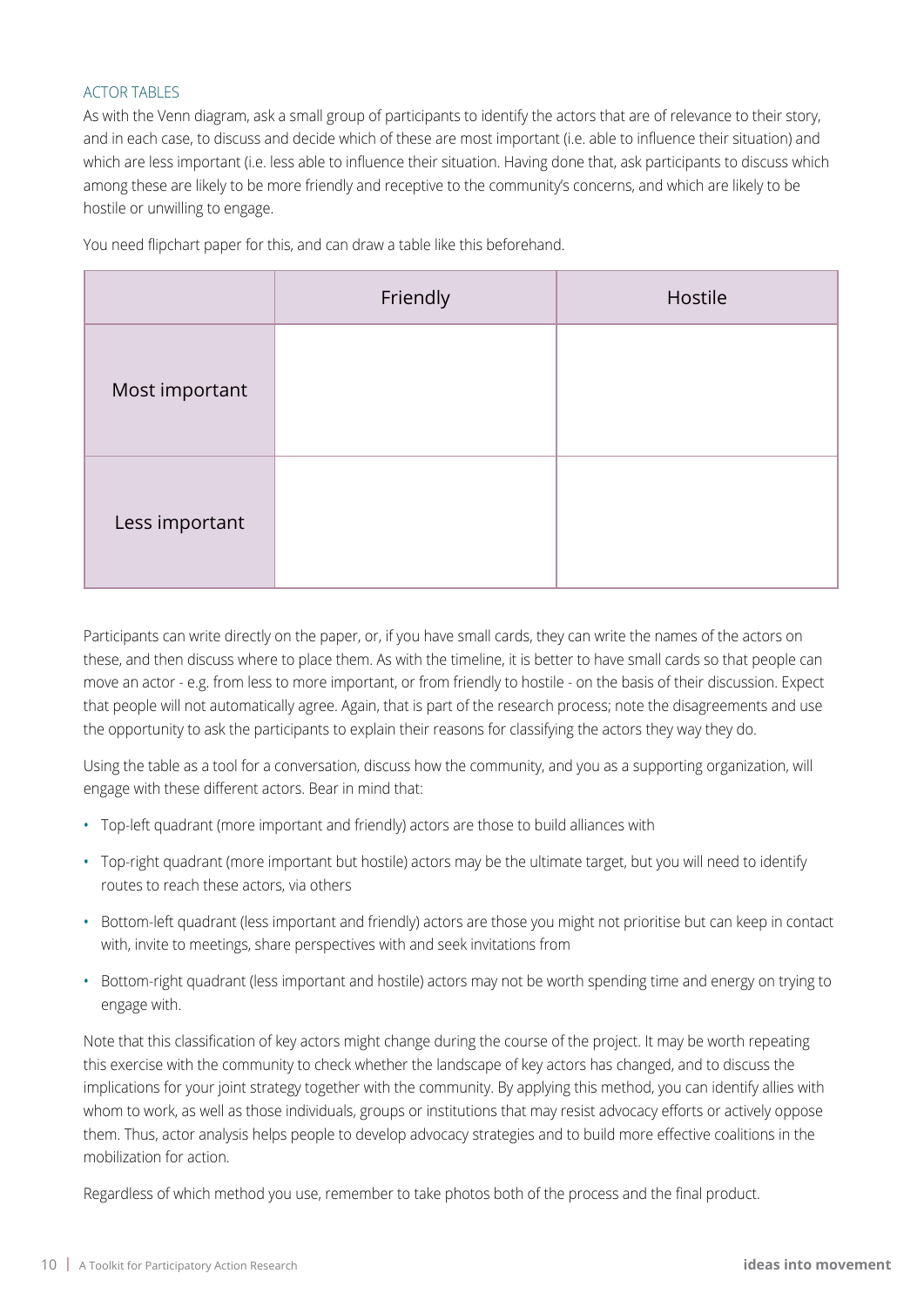#### 6.4 Visioning

Visioning is about what does not exist; it is an exercise to collectively construct a future scenario that community members believe would be a real improvement on the current situation.

The purpose of visioning is to provide a space for community members to consider an alternative to (a) their past, (b) their current situation and (c) a future which they do not want. In many cases of large-scale land deals, some people in a community might welcome investors not because they think this is the best way forward, but because no other 'development' is on offer and their current situation is so difficult.

Visioning requires reflecting on timelines, key actors and maps, to construct a possible future which is preferable to the local community. One key issue to look out for is which of the principles underpinning the Tenure Guidelines would need to be realized in order for this vision to be realized.

Conducting a visioning exercise requires pushing people to think beyond what exists and the problems they confront. Most of all, people might just want the problems to stop. To get out of this limiting framework, some helpful tools might include: 1) arranging people in pairs to talk about what they would ultimately like to have happen in the area; 2) using images and text from magazines and newspapers, ask people to choose one that reflects their visions for the future and explain why, or ask people to create a simple collage of images and words that capture their vision for the future and then describe what each component represents for them; 3) ask people (individually, in pairs, or in small groups) to draw, paint or cut out shapes and construct new maps or a vision of the future they want; 4) identify a new metaphor that captures the vision they have for the future; or 5) ask people to use theatre or performance to express the vision of the future that they want. The timeframe should not be too short, not too long – it could be 10 or 15 years, when those who are children now will be young adults starting out with their own families and building a livelihood.

### 7 Practical Tip

As you make trips into the community and engage in participatory action research with the community, try to document each field trip during the trip itself. Wherever possible, write up notes from the day during the afternoon or evening, when the information is still fresh, rather than waiting to return to the office.

### 8 Case Study: Bottom-up Accountability Initiatives and Large-Scale Land Acquisitions in Africa

Beginning in 2015 the FIAN, PLAAS, ISS, and TNI supported local and national NGOs in Nigeria, Mali, South Africa, and Uganda to develop action research projects to explore land and resource grabbing in their communities, and strategies for bottom-up accountability in these contexts. Specifically, the action research focused in ways in which The Voluntary Guidelines on the Responsible Governance of Tenure of Land, Fisheries and Forests in the Context of National Food Security (The Tenure Guidelines or TGs for short), a non-binding international instrument, could be used by communities in their efforts to protect their rights and strengthen bottom-up accountability. Much of this Toolkit was developed as part of the project, to support the Action Research initiatives. Some project-specific aspects, including the Theory of Change, Research Questions, Themes, Actions, and Additional Questions are presented here as an example of some tools and frameworks which can be developed to advance an Action Research project.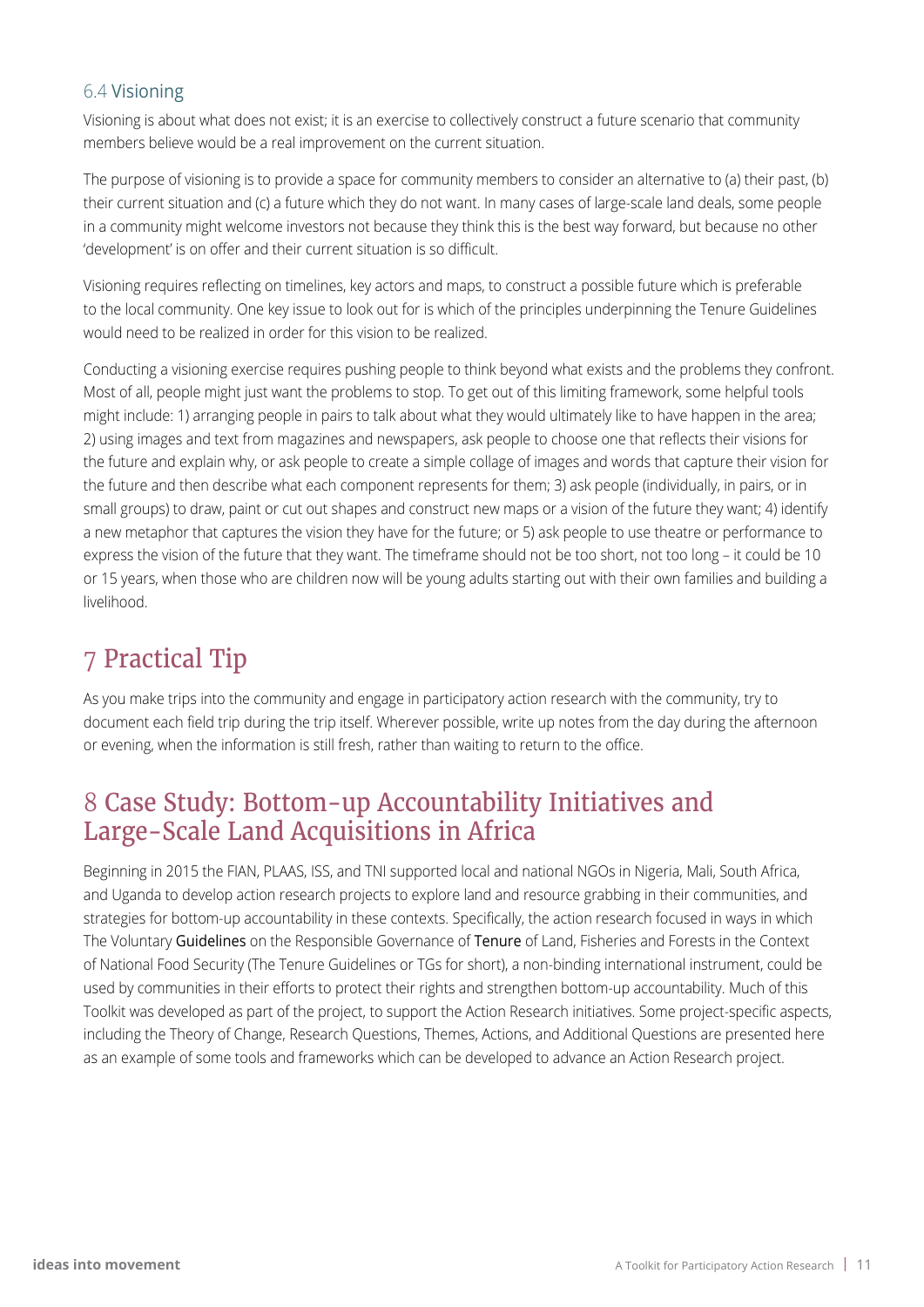#### 8.1 Theory of change

All Participatory Action Research must be based on and supported by a theory of change. Researchers must ask themselves: How can our research bring about change? What action is needed? Who is to be the target? Who is to be the messenger? What does the message need to include? In what form is it needed?

A possible theory of change from "Bottom-up accountability initiatives and Large-Scale Land Acquisitions in Africa" was:

If local communities are aware of the FAO Tenure Guidelines, and provided with support to document ways in which these are not being adhered to in their resource tenure (of land, fisheries and forests) and to take this to state authorities, investors and other relevant groups, then they will be able to hold them accountable and halt the erosion of resource rights and extend and entrench their rights, at individual, household and community level. Capacitating affected people can bring about change in land governance by holding public institutions accountable.

But is this true? Or does invoking the FAO Tenure Guidelines not help in local struggles? This research project undertook to find answers to this and suggest reasons why the Guidelines have helped or why they have not helped. Of key significance was the need to be able to respond with evidence to wider skepticism about the Tenure Guidelines, and particularly the common view that, because they are 'voluntary', they cannot have a real impact.

#### 8.2 Research questions

In addition to a Theory of Change, an Action Research project must have a clear set of questions, and must be able, at its conclusion, to provide compelling (believable and backed up) answers to them. In the case of this research project, the following questions formed the backbone of the research:

- 1 What are the current existing practices and reactions in the target communities in relation to changes in access to land, water, fisheries, forests and other resources?
- 2 What differentiated impacts do these changes have on the local people and, in particular, how has local food security been impacted?
- 3 What are the factors that have contributed to these impacts and how?
- 4 What forms of interface and interaction between local, national and international actors and levels of governance have taken place in relation to changes in communities' access to land, water, fisheries, forests and other resources?
- 5 What are the responses of local people? Some people resist land deals; other want to be included in the deals.
- 6 What strategies can be put in place in order to enhance the capacity of civil society organisations and rural workers to effectively hold public authorities accountable for people's rights?
- 7 How and under what conditions can international governance instruments and principles, especially the TGs, be used to hold public authorities more accountable, with a view to ensuring compliance with the right to food?
- 8 How do the TGs stand institutionally and politically in relation to other international governance instruments and principles, and what is the value-added, if any, of having the TGs provide an institutional anchor?
- 9 To what extent are these governance instruments and principles, especially the TGs, coherent with national land governance framework? What are the lines and spaces of tensions and synergies?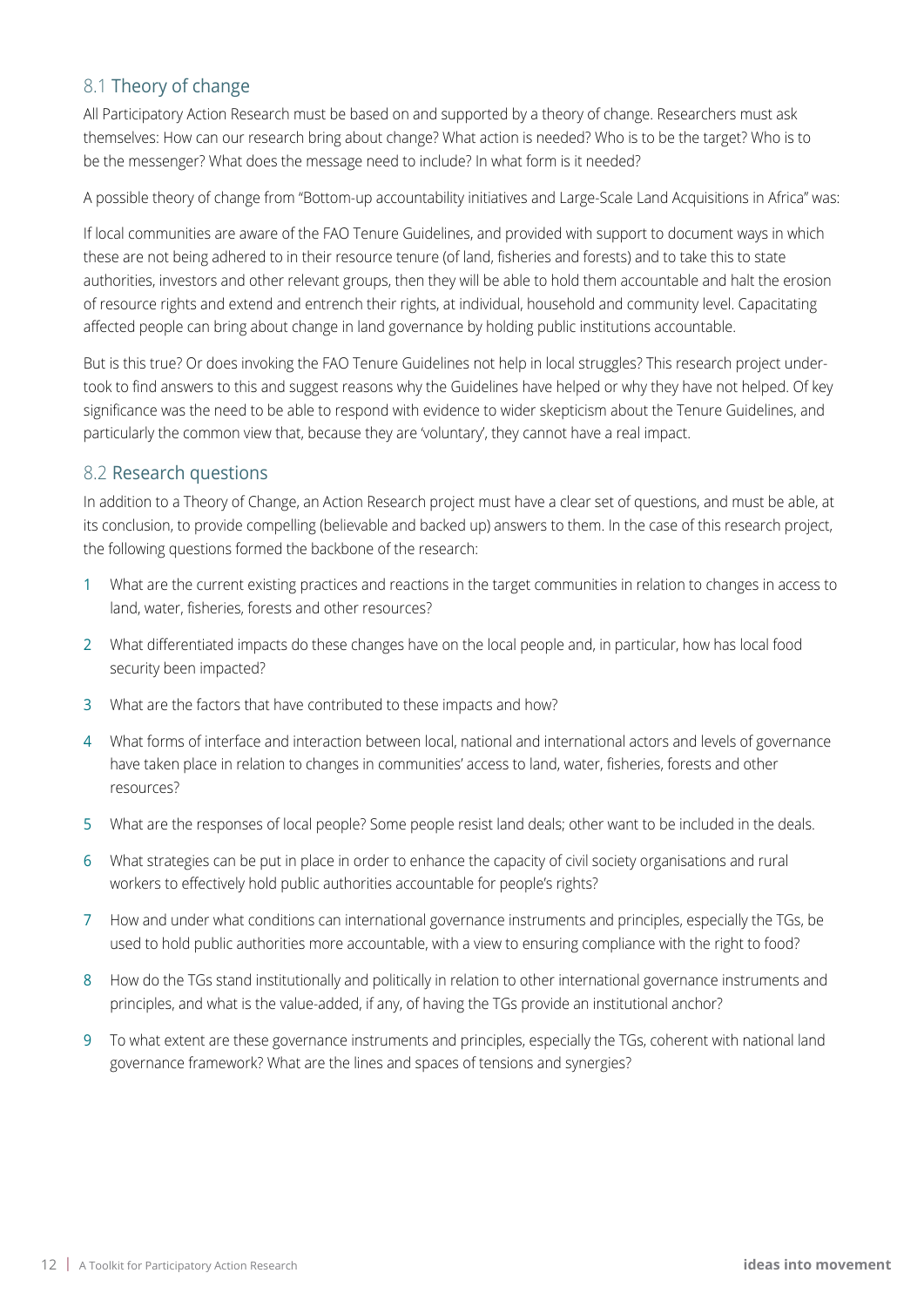#### 8.3 Themes

Early in the process of developing Action Research plans for this project, researchers proposed five themes to inform the project, to help guide fieldwork and written reports. These are presented as an example of the types of themes which can guide Action Research projects:

- 1 Processes in practice: what has actually happened, in situations where commercial land deals on customary or community land, fisheries and forests have been proposed or implemented?
- 2 Law, policy and institutions: what are the legal and policy frameworks that govern such transactions, and what institutions are in place to regulate these in your country? How is the process meant to work and what are the differences between how it is meant to work and what has actually happened?
- 3 Impact and outcomes: how are local people affected? First, what are the impacts on their access to and control over land, fisheries and forests? Second, how has this affected their livelihoods, incomes, activities, social relations? How are different people differently affected: old and young, richer and poorer, women and men, locals and migrants, people involved in different kinds of enterprises and resource use?
- 4 Responses and strategies: how have affected people responded, individually or collectively? Who is doing the responding – or are different people responding in different ways? What are their substantive responses to the proposed deals, and what strategies have they deployed to advance their views (including collaboration and resistance)?
- 5 Alternatives: where relevant, what alternatives do they propose in terms of process (how negotiations should happen) and substantive (what terms they consider fair, or what alternative forms of land-based development they envisage)? In what ways do smallholder agriculture, multiple uses of land, outgrower schemes, large-scale plantation agriculture, or other land use models feature in their visions for the future?

#### 8.4 Action items

This was an action research initiative, where the intention was to engage in an unfolding process, understand it, and support affected people to respond, primarily in three ways:

- 1 Work with local land users to document the processes through which the land deals have been introduced and/or concluded
- 2 Provide platforms for the voices of local people to be heard (e.g. public meeting, visit to local or national authorities to voice their response, work together to get media attention, etc.)
- 3 Discuss with local people what processes they envisage and, where they wish to transact their land, what terms they would like to see in the deals?

#### 8.5 Additional Questions

In addition to the research questions listed above, researchers were encouraged to consider these ten questions:

- 1 How have land and resource deals in the researched communities been developed, and who has driven them?
- 2 What are the proposed terms of the deals, and what is the proposed distribution of costs and benefits between local communities, urban and political elites, external investors and other actors?
- 3 How are local landholders or land users responding? What are their views and why?
- 4 What platforms are available for the voices of local people to be heard?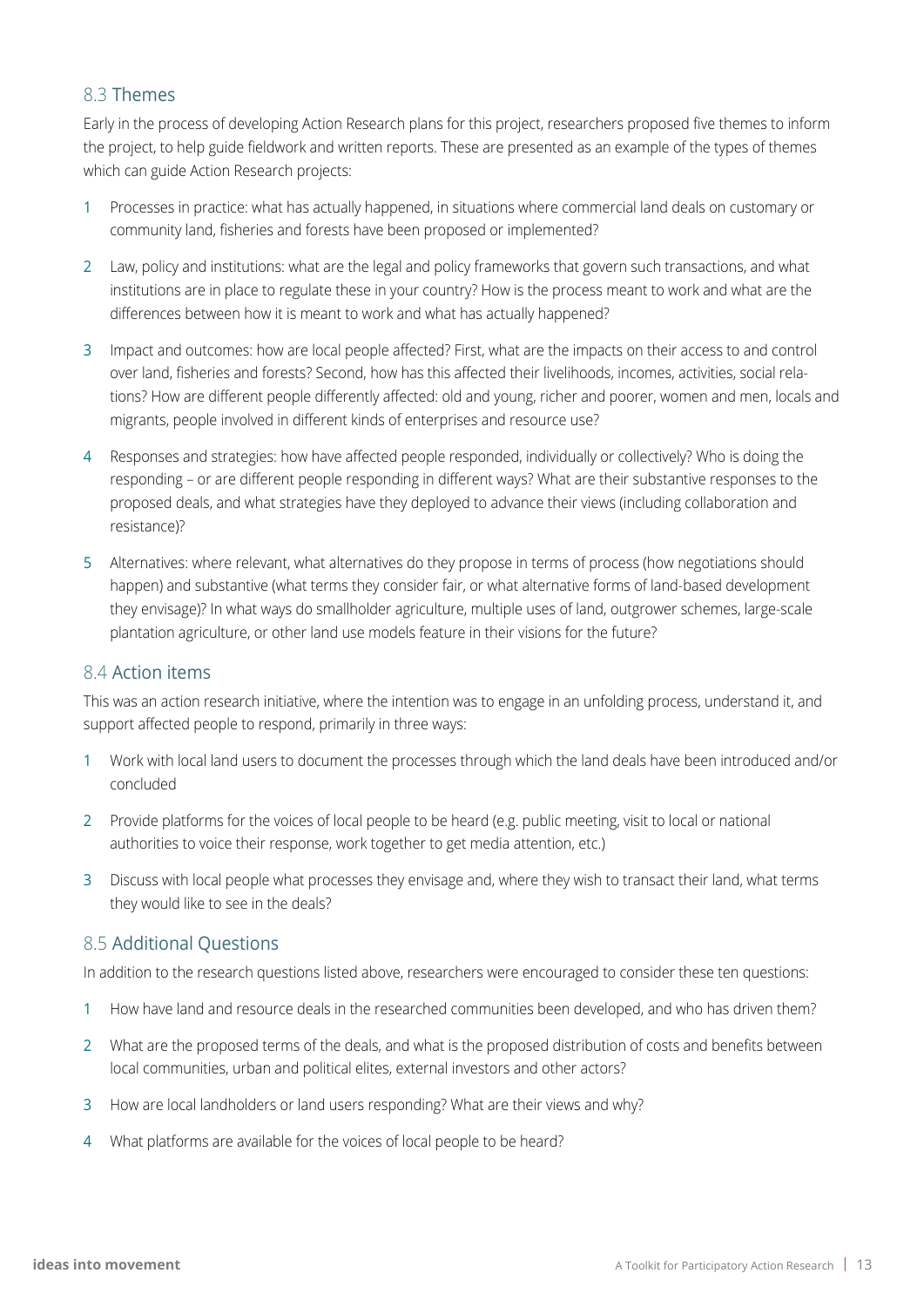- 5 What strategies and forms of organisation characterise their responses?
- 6 In what ways are people divided on the proposed deal, and how is the process affecting people differently (women vs men, young vs old, livestock owners vs others, wealthier vs others)?
- 7 How are government and other authorities responding to (and promoting or opposing) this process?
- 8 How adequate is existing national law and policy to safeguard the interests of poor land users? What would enable affected people to either refuse deals of which they disapprove, or leverage beneficial terms?
- 9 What issues should be addressed in a joint agenda for research and advocacy? What legal, policy or institutional changes could address concerns of local people regarding their resource rights and the process of land and other resource rights transactions?
- 10 Are any stakeholders in the process aware of the existence and provisions of (a) the FAO Voluntary Guidelines on the Responsible Governance of Land, Fisheries and Forests and (b) the African Union's Framework and Guidelines on Land Policy in Africa? If so, what are their views and how have they used this framework and guidelines?

### 9 References and further resources

Bacon, C., V. E. Mendez, and M. Brown. 2005. Participatory action research and support for community development and conservation: examples from shade coffee landscapes in Nicaragua and El Salvador. Research Brief #6. Santa Cruz, CA: Center for Agroecology and Sustainable Food Systems, University of California, Santa Cruz.

Centre for Collaborative Action Research <http://cadres.pepperdine.edu/ccar/>

Fox, Jonathan. 2004. "Lessons from Action-Research Partnerships," LASA Forum.

Geilfus, F. 2008. 80 Tools for Participatory Development: Appraisal, Planning, Follow-up and Evaluation. Inter-American Institute for Cooperation on Agriculture (IICA).

Kidd, S.A. and M. J. Kral (2005) 'Practicing participatory action research', Journal of Counseling Psychology 52 (2): 187-195.

Lewin, Kurt. 1946. Action Research and Minority Problems, Journal of Social Issues, Vol.2.

Méndez, V.E., Christopher M. Bacon & Roseann Cohen. 2013. Agroecology

as a Transdisciplinary, Participatory, and Action-Oriented Approach. Agroecology and Sustainable Food Systems, 37:1, 3-18

Polack, Emily, Lorenzo Cotula and Murial Cote. 2014. Accountability in Africa's land rush: what role for legal empowerment? London: International Institute for Environment and Development. [http://www.idrc.ca/EN/](http://www.idrc.ca/EN/Documents/LandSeries-IDRC-English-web.pdf) [Documents/LandSeries-IDRC-English-web.pdf](http://www.idrc.ca/EN/Documents/LandSeries-IDRC-English-web.pdf)

Russell W A, Wickson F & Carew AL. 2008. Transdisciplinarity: Context, contradictions and capacity. Futures. 40: 400-472. doi:10.1016/j.futures.2007.10.005

Stoeker, R. 1996. Report to the Community Development Society on the Participatory Research meeting at Melbourne Community Development Society.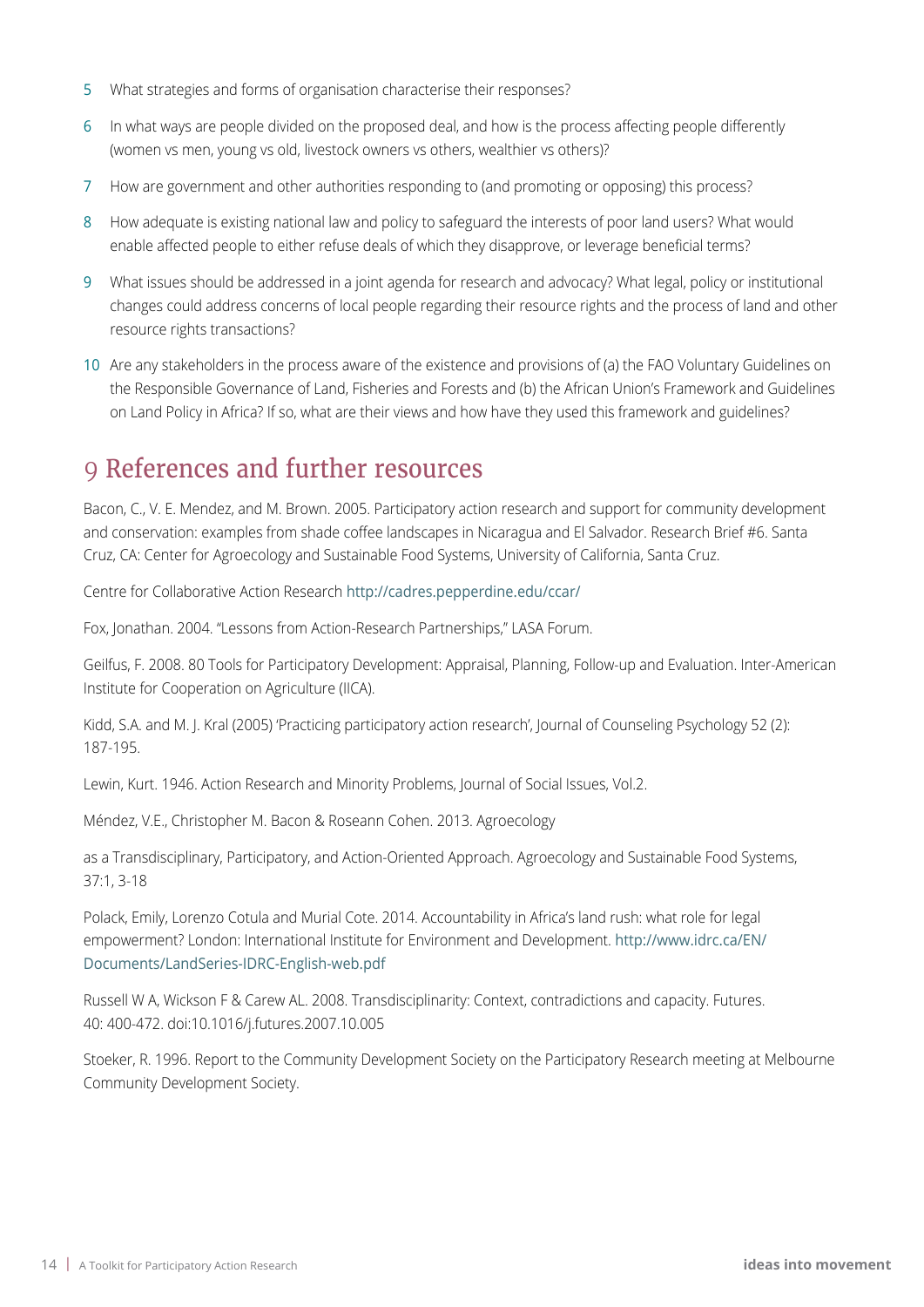Thomas, Alan, Joanna Chataway and Marc Wuyts (eds.) 1998. Finding Out Fast: Investigative Skills for Policy and Development. London: Sage (in association with The Open University).

Torbert, William R. 1981. Why Educational Research Has Been So Uneducational: The Case for a New Model of Social Science Based on Collaborative Inquiry. In P. Reason and J. Rowan (eds) Human Inquiry: A sourcebook for new paradigm research. Washington DC: J. Wiley and Sons: 141–151.

### Endnotes

- 1 Lewin, Kurt. 1946. Action Research and Minority Problems, Journal of Social Issues, Vol.2.
- 2 Centre for Collaborative Action Research http://cadres.pepperdine.edu/ccar/
- 3 Stoeker, R. 1996. Report to the Community Development Society on the Participatory Research meeting at Melbourne Community Development Society
- 4 Fox, Jonathan. 2004. "Lessons from Action-Research Partnerships," LASA Forum. Pgs. 6, 9.
- 5 Russell W A, Wickson F & Carew AL. 2008. Transdisciplinarity: Context, contradictions and capacity. Futures. 40: 400-472. doi:10.1016/j.futures.2007.10.005
- 6 Torbert. 1981
- 7 Kidd, S.A. and M. J. Kral (2005) 'Practicing participatory action research', Journal of Counseling Psychology 52 (2): 187-195.
- 8 A walk with community members along a specific course or transect in order to explore local conditions ("Community Mapping through Transect Walks, Catalytic Communities, <http://catcomm.org/transect-walk/>, accessed 15 August 2017)